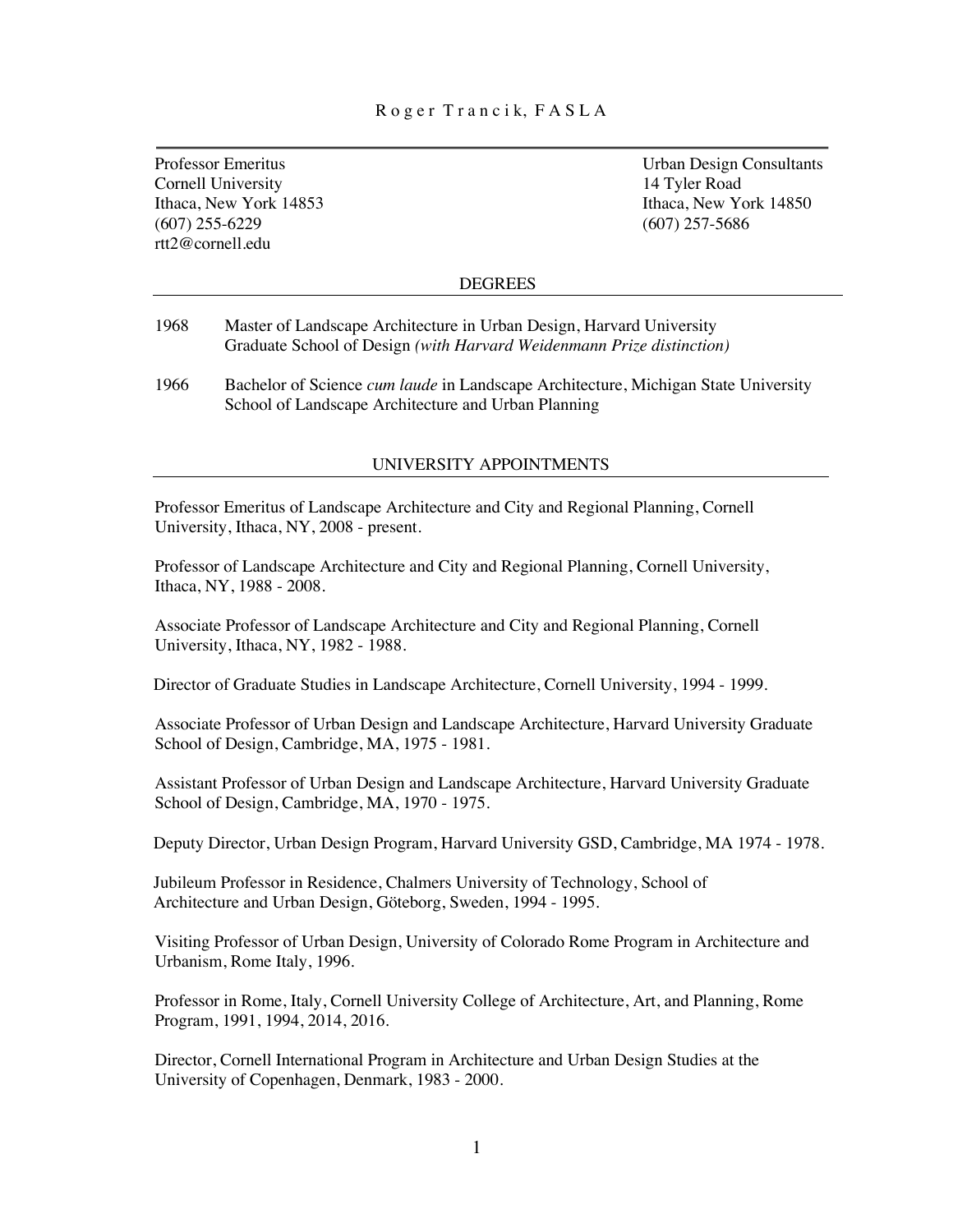Professor in Residence and Visiting Professor, Chalmers University of Technology, School of Architecture and Urban Design, Göteborg Sweden, multiple appointments, 1981 - 2006.

Visiting Professor, Wuhan University, School of Urban Design, Wuhan China, 2011, 2013.

Professor in Residence and Visiting Professor of Urban Design, The Danish Royal Academy of Fine Arts, Department of Architecture, and University of Copenhagen, Denmark, 1975 - 1999.

Visiting Studio Professor, University of Virginia, College of Architecture, Landscape Architecture Division, 1980.

## PRIMARY GRANTS, AWARDS, PRIZES

The Distinguished Alumni Award, School of Design, Planning and Construction, for significant contributions to Urban Design and Landscape Architecture, Michigan State University, 2015 - 2016.

Clarence S. Stein Institute for Urban and Landscape Studies. Project grant for exhibition and book, *Garden Cities of the Panama Canal*. Cornell University, AAP, 2005 and 2011.

Fulbright U.S. Scholar Award to Panama. *Design for Heritage Tourism*, City of Knowledge Foundation with UNESCO and World Bank GDLN, Panama City, Panama, 2003 - 2005.

American Society of Landscape Architects National Award for textbook, *Finding Lost Space: Theories of Urban Design.* Van Nostrand Reinhold/John Wiley& Sons Inc, N.Y., 1986 - present.

 American Society of Landscape Architects National Communications Award for the CD-ROM *Layers of Rome: Architecture, History and Geography of Ancient and Modern Rome*, 2002.

Graham Foundation for Advanced Studies in the Fine Arts Project Awards for Rome Model, CD-ROM *Layers of Rome: Architecture, History and Geography of Ancient and Modern Rome,* 1995, 1997.

National Endowment for the Arts Project Award for Rome Model, CD-ROM *Layers of Rome: Architecture, History and Geography of Ancient and Modern Rome,* 1995.

Institute for European Studies, Research Grant, Cornell University, for instructional material on the urban design of Rome, 1994.

Paramount Professor Award for Excellence in Teaching, Cornell University, 1993.

American Planning Association New York Chapter Award "Outstanding Planning Project" for *Essex Hamlet: Plan for the Future,* 1990.

Preservation League of New York Award for *Port Henry Village Urban Design*, 1990.

President's Merrill Scholars Distinguished Teaching Award, Cornell University, 1988.

American Planning Association National Award Top Honors for *Hamlets of the Adirondacks I & II.*  New York Dept. of State and Council on the Arts, J.M. Kaplan Fund, 1987.

Presidential Scholars Faculty Honor Award for Undergraduate Teaching, Cornell University, 1986.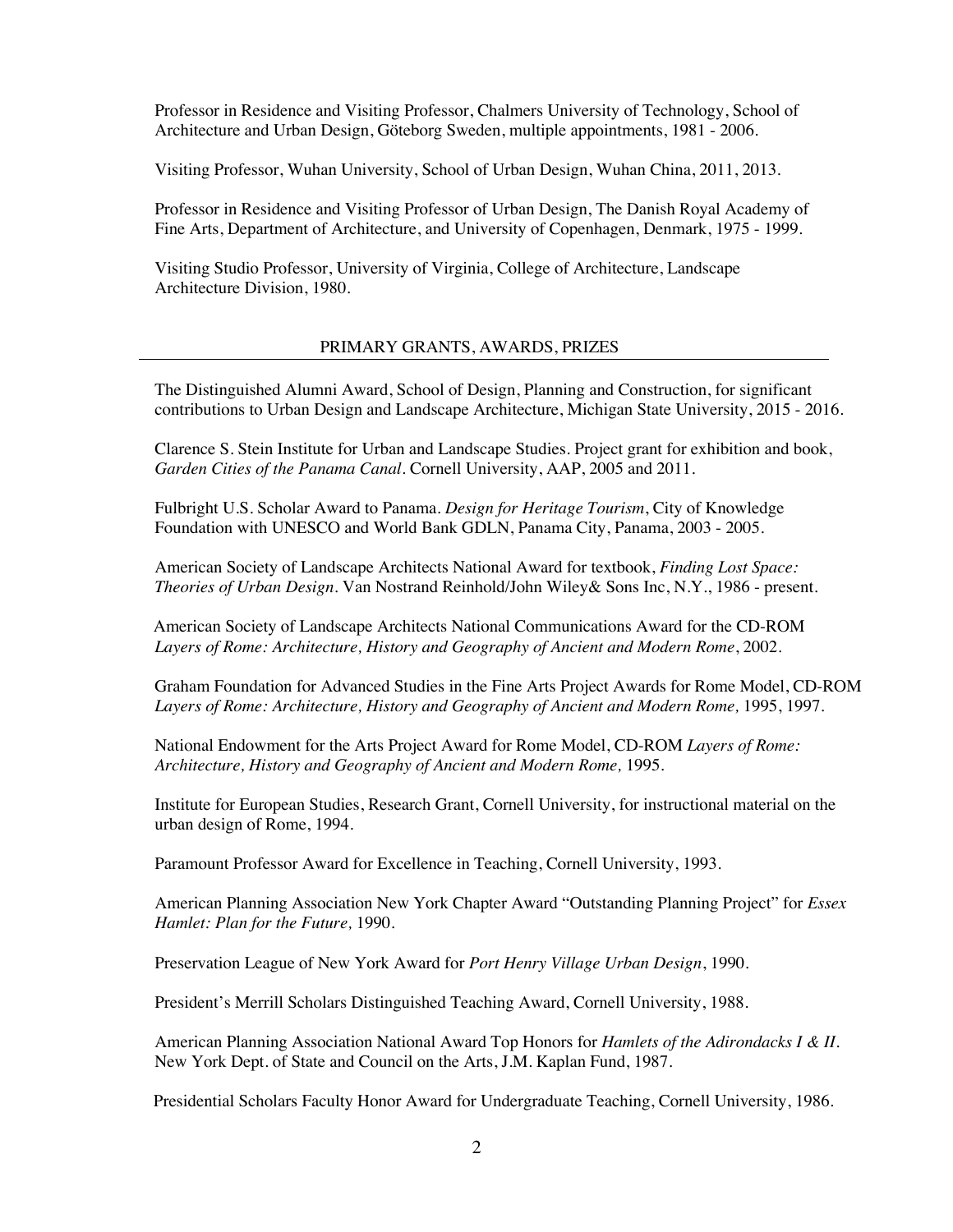American Planning Association New York Chapter Award for *Hamlets of the Adirondacks I & II,* 1986.

American Society of Landscape Architects National Award for *Hamlets of the Adirondacks I*, 1984.

Research Award, Graham Foundation for Advanced Studies in the Fine Arts, for preparation of textbook *Finding Lost Space: Theories of Urban Design,* 1982.

National Urban Design Award for *Essex: A Land Use Planning Process,* 1975.

Jacob Weidenmann Prize for Distinction in Design, Harvard Graduate School of Design, 1968.

ASLA Outstanding Student Award, Michigan State University, 1966.

### SELECTED WRITING, PUBLISHING

*Finding Lost Space: Theories of Urban Design*. NY: Van Nostrand Reinhold/John Wiley & Sons, Inc. Textbook, June 1986 (also published in Traditional and Simplified Chinese).

*Layers of Rome: Architecture, History and Geography of Ancient and Modern Rome*. National Endowment for the Arts and Graham Foundation for Advanced Studies in the Fine Arts, 2001 (CD and mobile app).

*Hamlets of the Adirondacks*. N.Y.S. Dept. of Environmental Conservation, 1983-2013 (four books on the revitalization of 130 Adirondack hamlets and villages).

*Garden Cities of the Panama Canal*. Clarence S. Stein Institute, Cornell University, 2012.

*Hamlets 3: Planning for Smart Growth and Expansion of Hamlets in the Adirondack Park.* New York State Department of Environmental Conservation, 2010, 2013.

"Modeling City Form: Trancik Urban Design Studio at Harvard and Cornell," in NYC, Boston, Philadelphia, Toronto, … Göteborg, Copenhagen, Rome, … Lectures/Exhibitions, 1970-2016.

"Nolli's Figure-Ground Map and the Spatial Design of Cities." AAP Cornell University, Studio Monograph, 1985.

"Roman Views: On Drawing the City," John Hartell Gallery, Cornell AAP; and Danish Royal Academy of Fine Arts Gallery, Copenhagen, 1992-1993.

"Territories of Urbanism: Urban Design at 50," Symposium, Harvard University Graduate School of Design, 2010.

"China-Europe Forum: Finding Lost Space in China," Keynote Speaker, Tongji University in Shanghai, 2012.

"Urban Design for High-Density Cities in China," Lecture Series: Tsinghua (Beijing), Tongji (Shanghai), Chang'an (Xi'an), Hong Kong and Wuhan Universities, China, 2011.

"Designing Cities of the Future: Taking the Long View," Graduation Day Address, Norwegian University of Life Sciences, Landscape Architecture, Oslo Norway, 2016.

"International Symposium on the Age of the City," Keynote Speaker, International House, Osaka, Japan, 1992.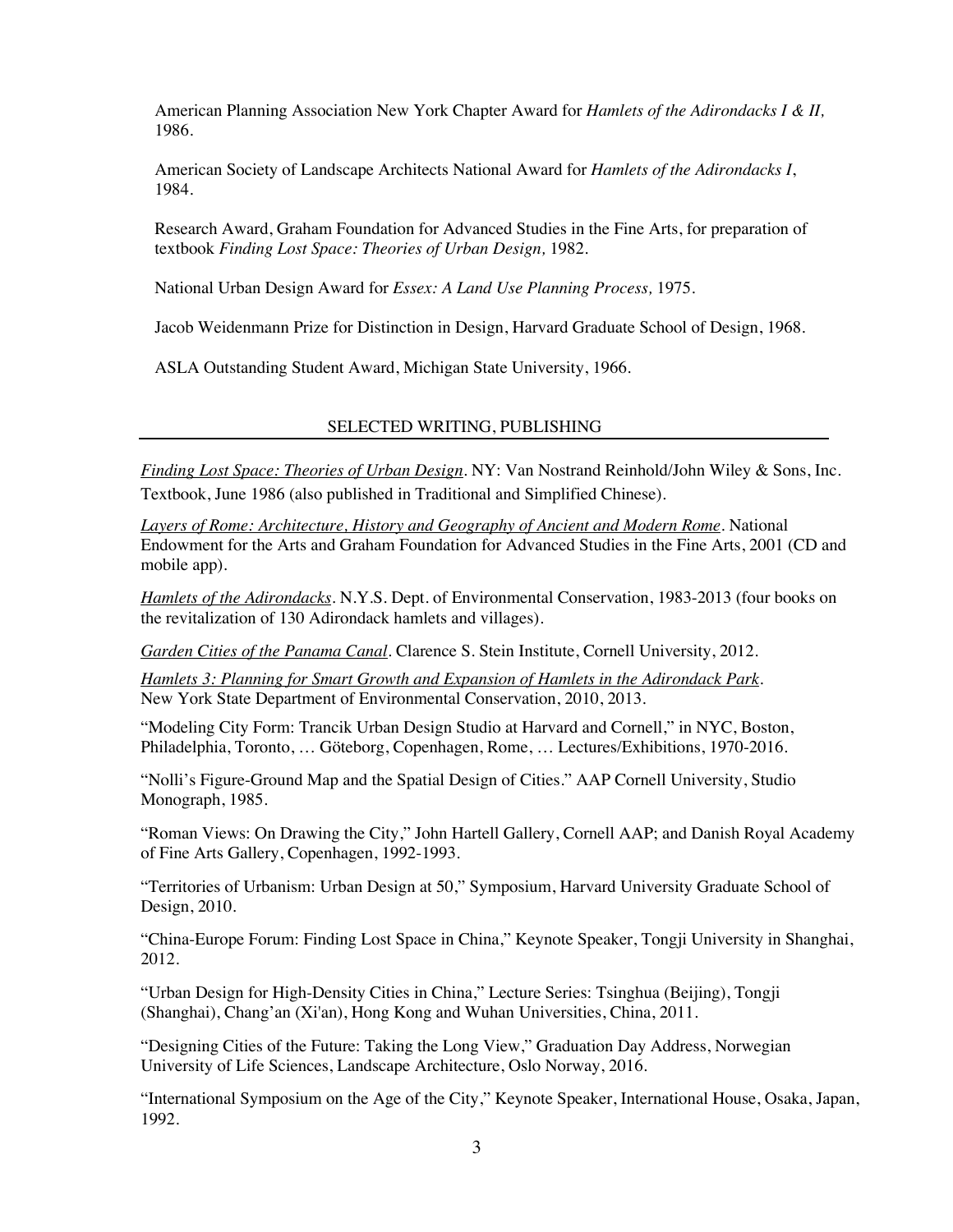"Sustainable Panama: Planning and Conservation Strategies for the Future of the Panama Canal Metropolitan Region." Program Director. Cornell - Ciudad del Saber, 2006.

"Conference on The Future Metropolitan Landscape," Keynote Speaker, University of California, Berkeley, 2005.

"Z Files: 3D Technology and the Urban Design of Rome," The Myer R. Wolfe Lecture, University of Washington, 2001.

"Big Dig, Little Dig: The Urban Design of Sinking Highways in Boston and Göteborg," Stadsmuseum, Göteborg, Sweden, 2008.

"Tropical Garden Cities: The Influence of Clarence Stein on Urbanization at the Panama Canal," Clarence Stein Institute, Cornell University, 2006.

"The Heritage of Urban Wastelands." University of California, Berkeley CA, 2005.

"Layers of Panama: Design for Heritage Tourism." U.S. Fulbright Program and City of Knowledge, Republic of Panama, 2004.

"Exploring the Heritage of Places: Tuscany's Towns of Tufa." AAP Cornell University, 2002.

*Layers of Rome, Educational CD-ROM and User Guide*. New York: Live & Learn Inc., 2001.

"Rome Morphogenesis Model - Ancient to Modern." 3D Computer Reconstruction of Rome, Italy on CD-ROM, 1996.

"Electronic Urban Design Studio," Demo-exercise guide to 3D Modeling and Imaging for Digital Classroom Use, 1996.

*Cuba Village Plan*. Cuba, New York, J. M. Kaplan Fund, 1993.

*Downtown Design Plan*. City of Ithaca New York, NYSCA, J. M. Kaplan Fund, 1992.

*Yates County Looking Ahead: A Growth Management Planning and Design Guide*. New York State Council on the Arts, J. M. Kaplan Fund, 1990.

"Space for Tomorrow: Designing the Modern City." ASLA National Meeting. Orlando, FL, 1989.

"Grids Versus Non-Grids: The Nature of Collaboration Between Landscape Architects and Architects," CELA Annual Meeting. RISD, Providence R.I., 1987.

*Hamlets of the Adirondacks I and II*. Ithaca, New York: Cornell University, New York State Department of State and Council on the Arts, 1983 and 1985.

"Regional Strategies for Recreation and Tourism," Education Session, ASLA National Meeting, San Francisco, CA, November 1986.

"Perceptions Into Actions: The Case of the Adirondacks," 75th Anniversary of Cooperative Extension, Cornell University, 1986; and NYS Preservation League Annual Meeting, 1986.

"The Future of Adirondack Hamlets," St. Lawrence University, New York, 1986.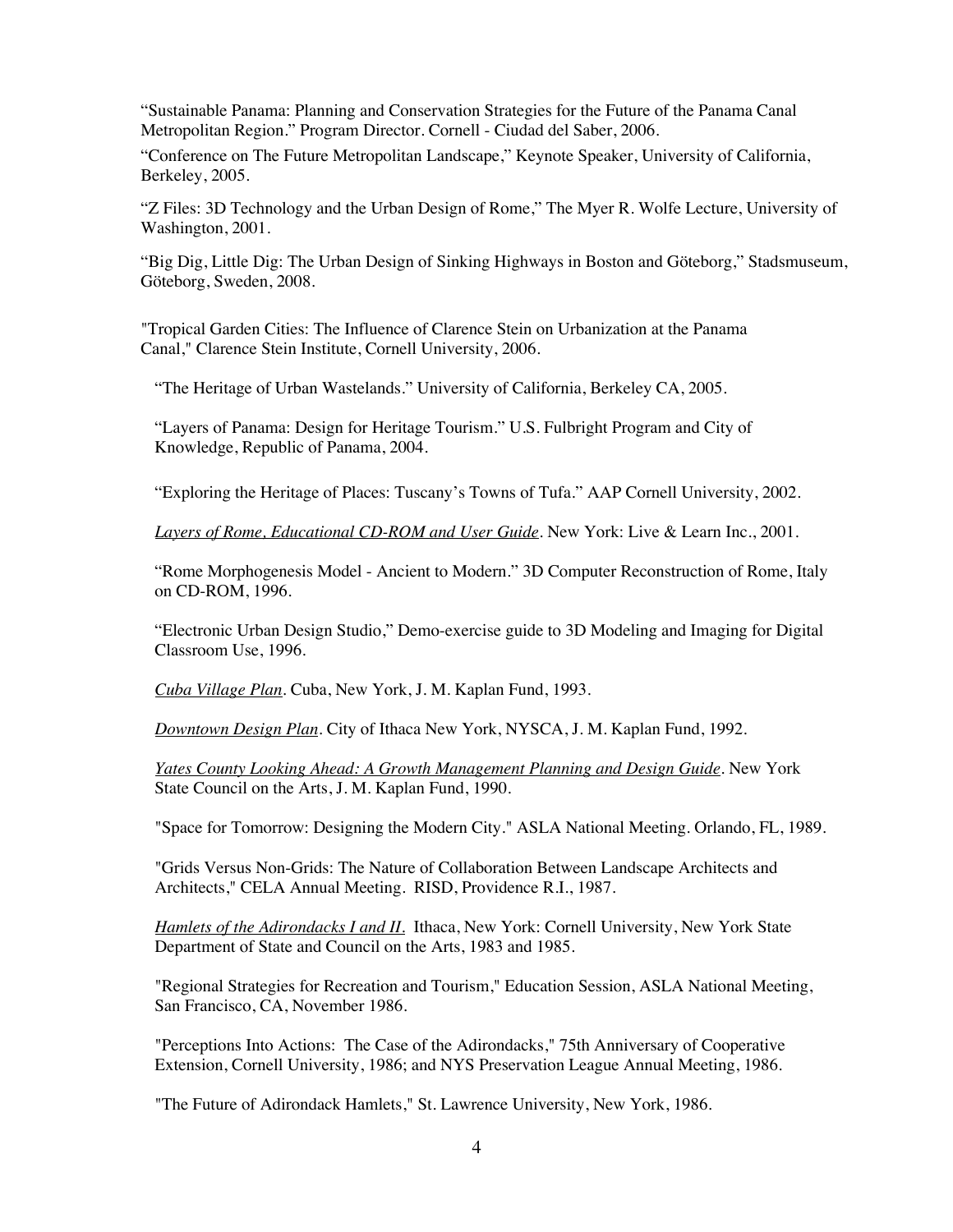"Hamlets of the Urban Fringe," International Federation of Landscape Architects Conference Book, Budapest Hungary, 1984.

"Adirondack Hamlets: Can They Survive"? Articles for Cornell University's New York State Life

Science Quarterly, Ithaca, New York, 1984; and New York Planning Federation. Vol. 49, No. 5, Sept/Oct, 1985.

*Restructuring Anti-Space: With Applications in Göteborg's City Core*. Göteborg, Sweden: Chalmers University of Technology Press, Monograph, 1981.

"Market Square and L'Enfant's Washington DC"; paper presented to the University of Virginia School of Architecture, Charlottesville, VA, Fall 1980.

"Boston's Harborfront: Conceptual Milestones in Urban Design"; paper presented to the AIA National Conference on Urban Design, Boston, MA, 1980.

*Case Studies in Urban Design: Casebook Compendium*; 20 instructional casebooks on ecological planning, transportation, design for human needs, new urban structure, historic preservation and urban design as public policy; bound set in Permanent Archives, Harvard University Graduate School of Design, Cambridge, MA, 1979.

"Defining Urban Design," Urban Design Magazine, New York, pp. 24-26, Summer, 1978.

"Higher Education in Urban Design"; section written for the International Encyclopedia of Education, Volume 9, published by Jossey-Bass, Inc., New York 1977.

"Urban Design: A Necessary Specialization in Landscape Architectural Education"; paper written for the national Council of Educators in Landscape Architecture (CELA) Annual Meeting, 1975.

*Westport Village Development and Preservation*. New York State Division of Community Affairs, 1977.

*Main Street Revitalization Strategies*. Village of Canton, New York, HUD, 1977.

*Essex: A Land Use Planning Process*. New York Adirondack Park Agency and State Office of Planning Services, 1975.

"Studlands Park from Concept to Inhabitation," Ekistics, Athens, Greece (photos, illus.), pp. 417- 422, June 1975.

"Residents Feedback at Studlands Park...What They Said," Landscape Architecture Magazine (photos, illus.), pp.202-208, April 1975.

"Studlands Park Fran Ide Till Verklighet: En Socio-Fysik Utvardering Av En Ny Samhallsform," Arkitektur, Stockholm, Sweden (cover, photos, illus.), pp. 2-15, No. 8, 1974.

"Studlands Park. . . " synopses in Design and Environment, New York Summer 1974 and Architectural Psychology, Surrey, England, December 1974.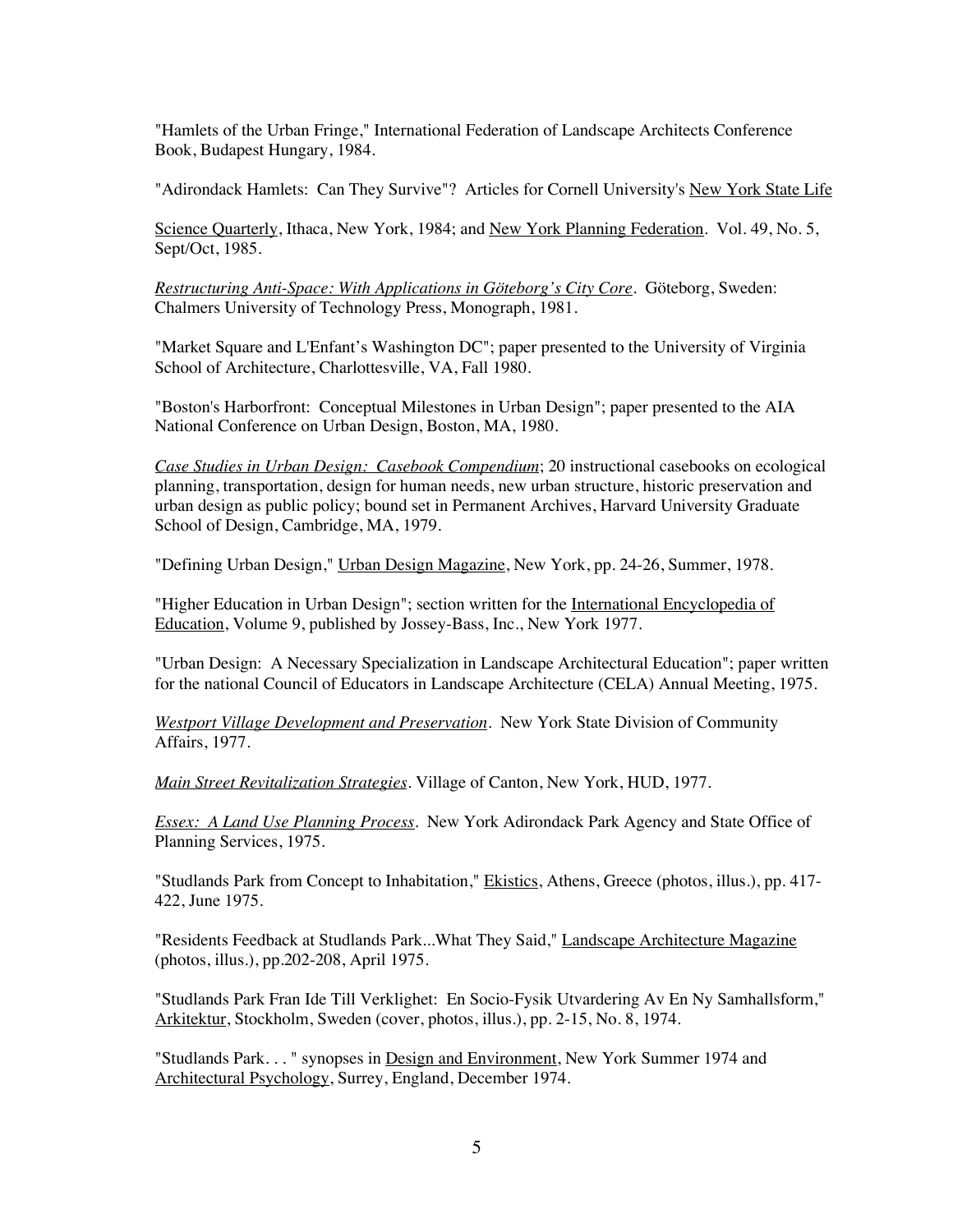Studlands Park: A Socio-Physical Evaluation of a New Community, research manuscript, Newmarket, England, 1973.

*Olmsted's Park System as Vehicle in Boston, 1875-1975*. Research publication, Harvard University Graduate School of Design, Cambridge, MA, 1973.

*Arietta Process*, New York Adirondack Park Agency and State Office of Planning Services, 1973.

"Environmental Simulation Project: A 360° Multi-Media Film," of Expo 70, Osaka, Japan. Research paper, Harvard University, Cambridge, MA, 1972.

*Cambridge Highway Study: Assessing Community Impact*, Harvard University Graduate School of Design, Cambridge, MA, 1971.

"Eight New Town Images - A Comparative Analysis," multimedia documentary film of European new towns with support of the Jacob Weidenmann Prize, Harvard University, 1970.

"Activity Patterns in Vallingby Sweden;" field research paper. Stockholm, Sweden, 1970.

*New Communities Project: An Urban Prototype*. Interdisciplinary design research project under direction of Josep Lluis Sert, sponsored by Dept. of Housing and Urban Development and Harvard Graduate School of Design, 4 volume publication, Cambridge, MA, 1968.

#### SERVICE

Panel Chair, National Endowment for the Arts Design Arts Program Review Panelist, National Endowment for the Arts Design Arts Program Review Panelist, New York State Council on the Arts, Architecture Planning and Design Member, Board of Zoning Appeals, City of Cambridge Member, American Society of Landscape Architects Elected National Fellow, American Society of Landscape Architects American Society of Landscape Architects National Awards Jury Book Reviewer, Van Nostrand Reinhold American Society of Landscape Architect National Awards Jury Selection Panel Chair, ASLA National Task Force on Annual Meetings ASLA National LandTech Advisory Group ASLA National Continuing Education Committee ASLA National Annual Meeting Steering Committee Fulbright U.S. Scholar Awards National Screening Committee

#### PROFESSIONAL PRACTICE

Roger Trancik, FASLA, Urban Design Consultants Inc., 1971-Present, Founding Principal

CBT Architects, Boston, MA. 1978-1981, Urban Design Project Director

Ralph Erskine Architects, Stockholm, Sweden, 1969-1970, Urban Designer

Sasaki Associates, Watertown, MA, 1966-1969, Urban Designer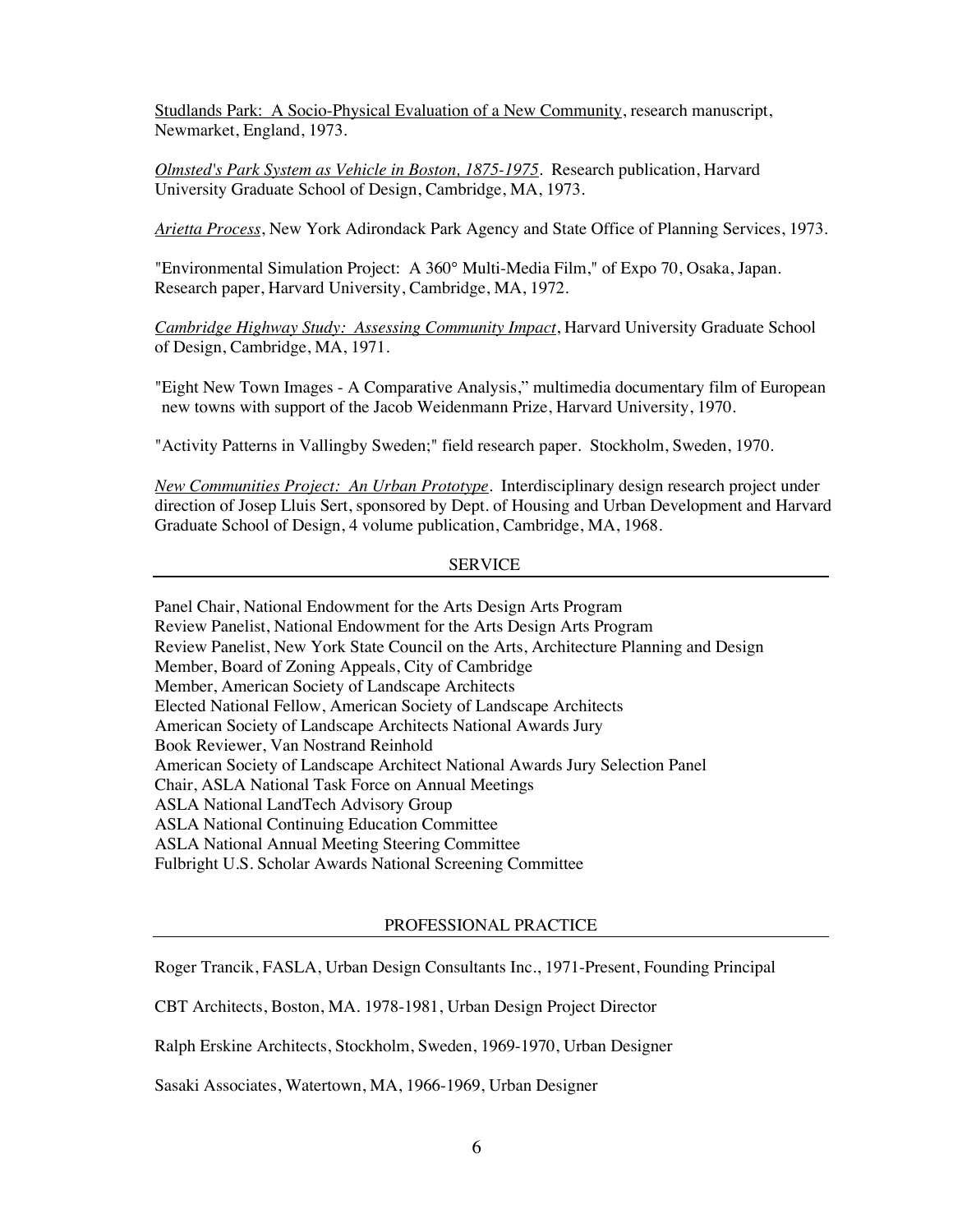### SELECTED GUEST LECTURES, CONFERENCES, EXHIBITIONS

Symposium Speaker, "Territories of Urbanism," Harvard University Graduate School of Design. Graham Foundation for Advanced Studies in the Fine Arts, Award Lecture, Chicago Graduation Day Address, Norwegian University of Life Sciences, Oslo Norway. Mary Kim McKeown Memorial Lecture, "25 Years of Finding Lost Space," University of Oregon. Symposium on "Urban Design: City of the Future," Planning and Design Institute, Wuhan China. China–Europe Forum, Public Lecture, "Finding Lost Space in China," Tongji University, Shanghai. Myer R Wolfe Lecture, "Z Files: Urban Design of Rome," University of Washington. Photo Exhibition: "Garden Cities of the Panama Canal," Hartell Gallery, Cornell University. Distinguished Lecture Series, "Lost Space and Theories of Urban Design," Michigan State University. ASLA National Conference. "Heritage Tourism: The Caribbean," Ft. Lauderdale, FL. Panel Chair. Göteborgs Stadsmuseum. "Big Dig, Little Dig: Boston and Göteborg," Sweden. Public Lecture. University of California, Berkeley Conference: "Future Metropolitan Landscape," Keynote Speaker. ASLA National Conference - LandTech,"Digital Site Analysis," New Orleans, LA. Speaker. Nolli Conference, Studium Urbis, "Layers of Rome CD-ROM as Digital Guidebook: Use of

the 1748 Nolli Plan in a Digital Format," Rome, Italy. Guest Speaker.

ASLA National Conference - LandTech, "Digital Tools, Discovering Places," San Jose, CA. Speaker.

ASLA National Conference - LandTech, "3D Technology in Urban Design," Montreal. Speaker.

ASLA National Conference - LandTech, "Beyond Plan View," St. Louis, MO. Speaker.

ASLA National Conference - LandTech, "Making Digital Design Books," Boston, MA. Speaker.

ASLA National Conference - LandTech, "Layers of Rome," Portland OR. Speaker.

Cornell Information Technology, "Digital Classroom." Speaker.

International Winter Cities Conference, Anchorage Alaska. Guest Speaker.

Exhibition:"Roman Views," Drawings and Photographs. Hartell Gallery, Cornell University, Royal Danish Academy of Fine Arts Gallery, Copenhagen.

International Symposium on the "Age of the City," Osaka Japan. Guest Speaker.

Preservation League of New York State Annual Meeting, Rochester, NY. Guest Speaker.

ASLA National Conference. Kansas City, MO., Meeting Chairman.

Technical University of Nova Scotia, Conference on "Visions of the Future City," Halifax, Nova Scotia. Keynote Speaker.

ASLA National Conference: "Space for Tomorrow," Orlando, Florida. Guest Speaker. Landscape Architecture Magazine Forum: Town Center Revitalization. Guest Panelist.

National Park Service, Conference on Hamlet Redevelopment, Matewan, West Virginia. Guest Speaker.

Institute for Urban Design/INBY Five Year Jubileum, Oslo, Norway. Keynote Speaker.

Council of Educators in Landscape Architecture Annual Meeting, Rhode Island School of Design. Guest Speaker.

ASLA Annual Meeting, North Carolina Chapter, Charlotte, Keynote Speaker.

Cornell University Forum. Radio Interview on book, Finding Lost Space.

New York State Preservation League Annual Meeting, Lake George, New York. Guest Speaker.

ASLA National Conference, San Francisco, CA. Guest Speaker.

Annual Conference on the Adirondacks, St. Lawrence University. Guest Speaker.

75th Anniversary of Cooperative Extension in New York State, Quality of Life Panel, Cornell University. Guest Speaker.

Conference on the Heritage of New York State Parks Planning, Cornell University. Panel Chairman.

International Federation of Landscape Architects Annual Congress, Budapest, Hungary. Proceedings Publication.

Nordic Symposium on Urban Design, Lund University, Sweden. Keynote Speaker.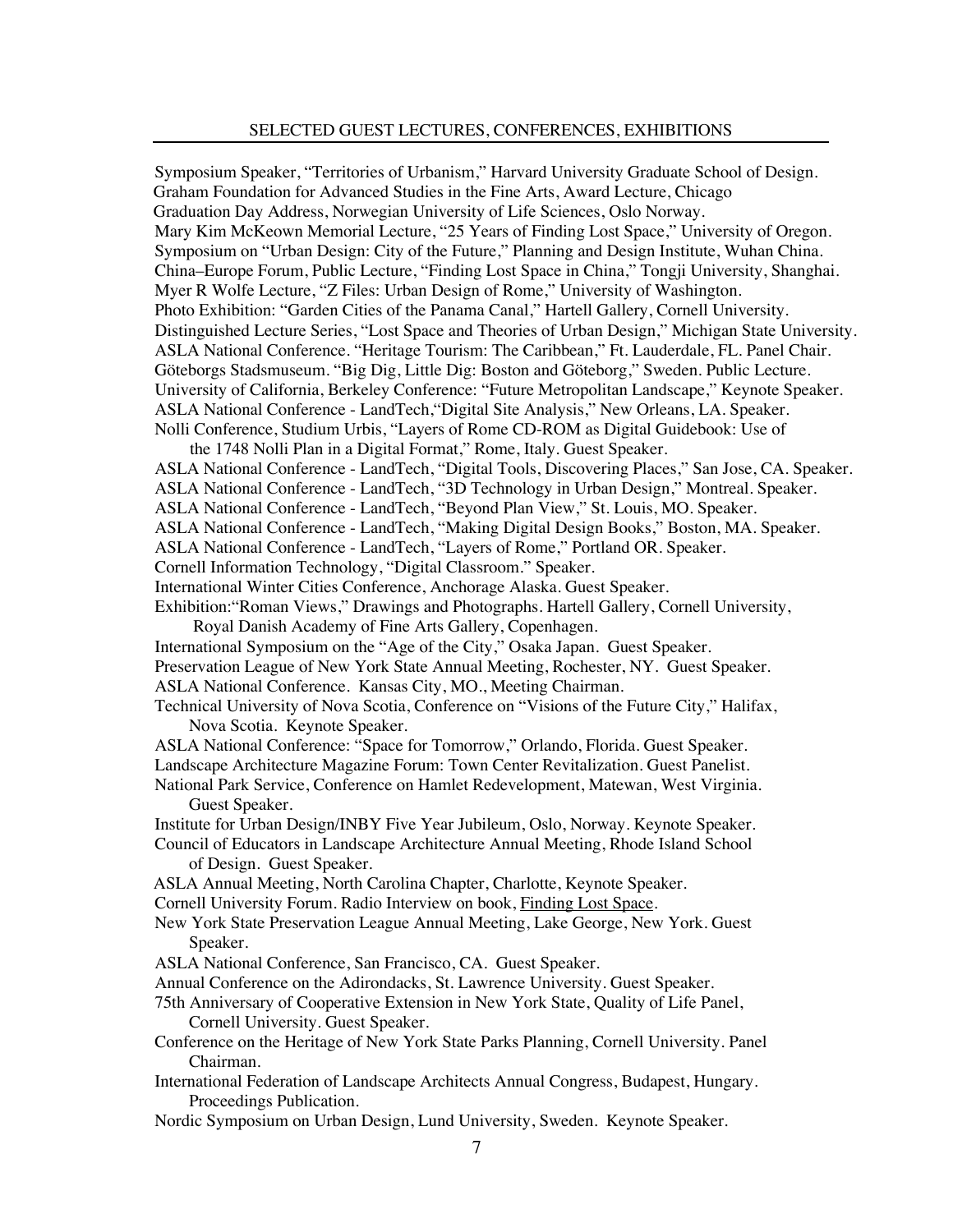City of Göteborg's Conference on Urban Space, Goteborg Sweden. Keynote Speaker. AIA National Conference on Urban Design, Boston Waterfront Awards Program, Boston, MA. Guest Speaker.

3rd Annual National Urban Design Awards Competition, New York. Juror.

National Conference on Urban Design, Citicorp, New York, NY. Panel Chairman.

Annual Meeting of Association of Collegiate Schools of Architecture, MIT, Boston, MA. Panel Chairman.

 New England Assembly on Land Use, Woodstock, Vermont. Guest Speaker. Sixth Annual Conference on Urban Design, Harvard University. Conference Organizer.

# SELECTED TEACHING - CORNELL

Lecture Courses: *Principles of Spatial Design and Aesthetics.* Cross-listed courses for planning, landscape, and architecture students. Urban design principles, theories and case studies drawing from international historic and contemporary examples.

Collaborative Graduate Studios: *Designing Cities in the Electronic Age.* Computer-aided urban design and use of 3-D modeling and imaging technology. Contemporary spatial design problems of waterfront cities - with a focus on New York. Seminars on urban form.

Winter Session Courses: *Sustainable Panama*: *an interdisciplinary workshop on the future of the Panama Canal metropolitan landscape*. Field-based learning, lectures, site tours, collaboration with Panamanian experts, presentation to UNESCO and World Monuments Fund.

\_\_\_\_\_\_\_\_\_\_\_\_\_\_\_\_\_\_\_\_\_\_\_\_\_\_\_\_\_\_\_\_\_\_\_\_\_\_\_\_\_\_\_\_\_\_\_\_\_\_\_\_\_\_\_\_\_\_\_\_\_\_\_\_\_\_\_\_\_\_\_\_\_\_\_\_\_\_

Additional Selected Lectures at Universities/Academies in U.S. and Abroad: Norwegian University of Life Sciences, Oslo Norway Michigan State University, East Lansing, Michigan University of Oregon, Eugene, Oregon Wuhan University School of Urban Design, Wuhan China Tsinghua University, Beijing China Tongji University, Shanghai China Chang'an University, Xi'an China Hong Kong University, China University of California, Berkeley University of Panama, Panama City Silpakorn University, Bangkok Thailand Chulalongkorn University, Bangkok Thailand Oxford-Brookes University, England Louisiana State University, Baton Rouge University of Washington, Seattle Kansas State University, Manhattan Kansas Columbia University, New York, N.Y. Arizona State University, Phoenix, Arizona University of Technology, Trondheim, Norway Lund University, Sweden Chalmers University of Technology, Sweden University of Virginia Rhode Island School of Design University of Massachusetts University of Toronto GSD Lecture Series, Harvard University